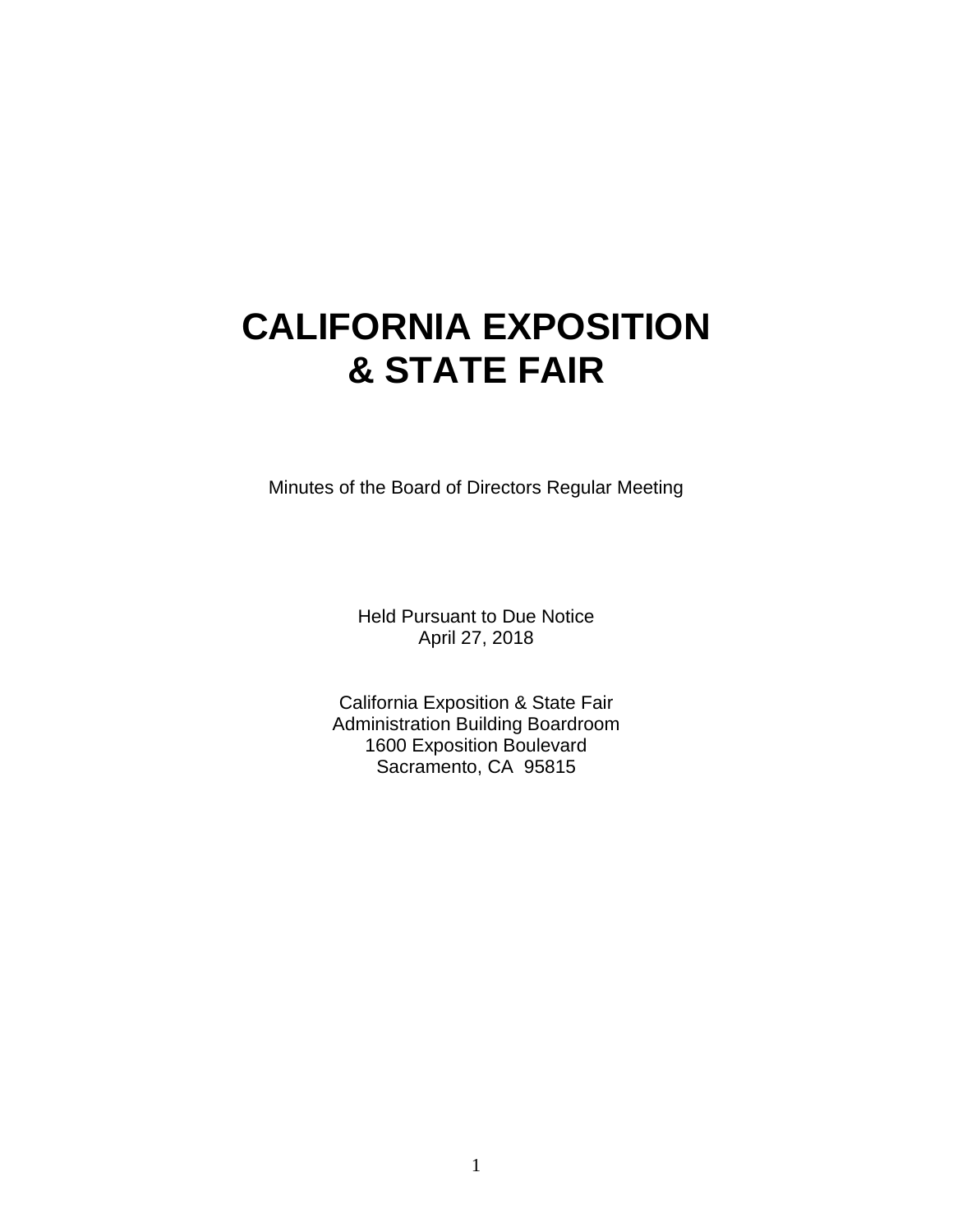#### **Directors Present**

Director Rima Barkett, Chair Director Jess Durfee Director Corny Gallagher Director Rex Hime Director David Mallel Director K. Mark Nelson

#### **Directors Absent**

Director Sonney Chong Vice Chair Rina DiMare Director Tony Ortiz

#### **Staff Present**

Rick Pickering, Chief Executive Officer (CEO) Tom Martinez, Chief Deputy General Manager (CDGM) Samantha Brown, Deputy General Manager, Administration (DGM) Margaret Mohr, Deputy General Manager, Business Development & Marketing (DGM) Marcia Shell, Assistant General Manager, Expo Events (AGM) Rachelle Weir, Programs Manager Nancy Koch, Grants Jen Koga, Finance Zane Glaser, Finance Linda Contreras, Contract Heidi Turpen, Contract Maricela Ramirez, Marketing Darla Givens, Marketing Mike Ward, Business Services Pat Conner, IT Manager Kelly Hudock, Personnel Officer

#### **Others Present**

Brian Honebein, Event Partnership Amber Williams, un/common Ted Heilbron, Drive Shack Scott Carruth, CBRE Real Estate Mark Nobili, Mark Nobili & Associates Mick Brajevich, CEO, Butler Amusements Lance Moyer, COO, Executive Vice President, Butler Amusements Rich Byrum, Vice President, Butler Amusements

\*May not include all others present in the room or arriving late.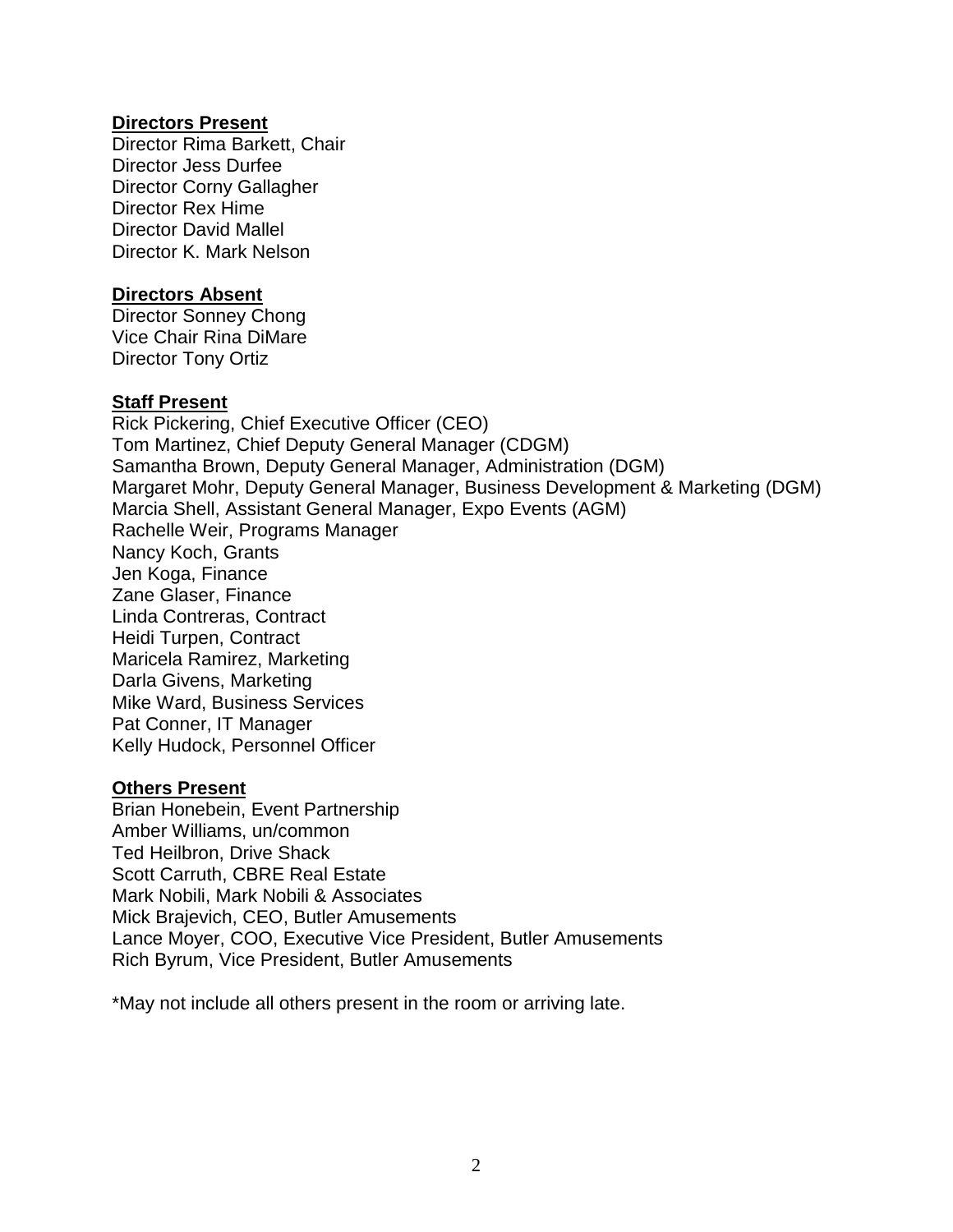# **1. CALL TO ORDER**

The meeting was called to order by Chair Barkett at 1:00 p.m. Chair Barkett noted that the Missions Statement and Policy Statement were included on the agenda and read the Public Comment Statement.

# **2. ROLL CALL**

Roll call was taken and a quorum was present. Vice Chair DiMare, Director Chong and Director Ortiz were not present and asked to be excused. **Motion:**

It was moved by Director Hime and seconded by Director Durfee to excuse the absence of Vice Chair DiMare, Director Chong and Director Ortiz. **All in favor, motion carried, unanimously.**

# **3. PLEDGE OF ALLEGIANCE**

Chair Barkett asked CEO Pickering to lead the Board and Staff in the Pledge of Allegiance.

# **4. INTRODUCTION OF GUESTS & STAFF**

Introduction of Guests and Staff were made around the room.

# **5. PRESENTATION**

**a.** Presentation to Nancy Koch in recognition of her retirement. Deputy General Manager Brown recognized Nancy Koch for her 32 years of service to Cal Expo.

# **6. MINUTES OF MEETING**

**a.** Approve Board Meeting Minutes of March 23, 2018, as presented. This item was moved to the June 1, 2018 Board Meeting.

# **7. COMMITTEE AND STAFF REPORTS**

**a.** Annual State Fair – Director Durfee

Committee Chair Durfee asked CEO Pickering to proceed with an update on the 2018 State Fair. Deputy General Manager Mohr reviewed her staff report and highlighted the new sponsorships and Community Events that Marketing Staff is attending to promote the 2018 CA State Fair.

Programs Manager Weir reported that the Program Department is working on entering the remaining competitions online, and expanding seating in several of the buildings to provide cool zones.

Chief Deputy General Manager Martinez reviewed with the Board the CA State Fair Youth Mariachi Competition. He also explained the partnership opportunities.

**b.** Long Range Planning – Director Hime

Committee Chair Hime reported on the updates on Rock & Brews, Cal Trans and asked for the representative from Drive Shack to summarize their proposal to the full Board. Ted Heilbron Vice President of Real Estate Development from Drive Shack explained to the Board who Drive Shack is and where they are located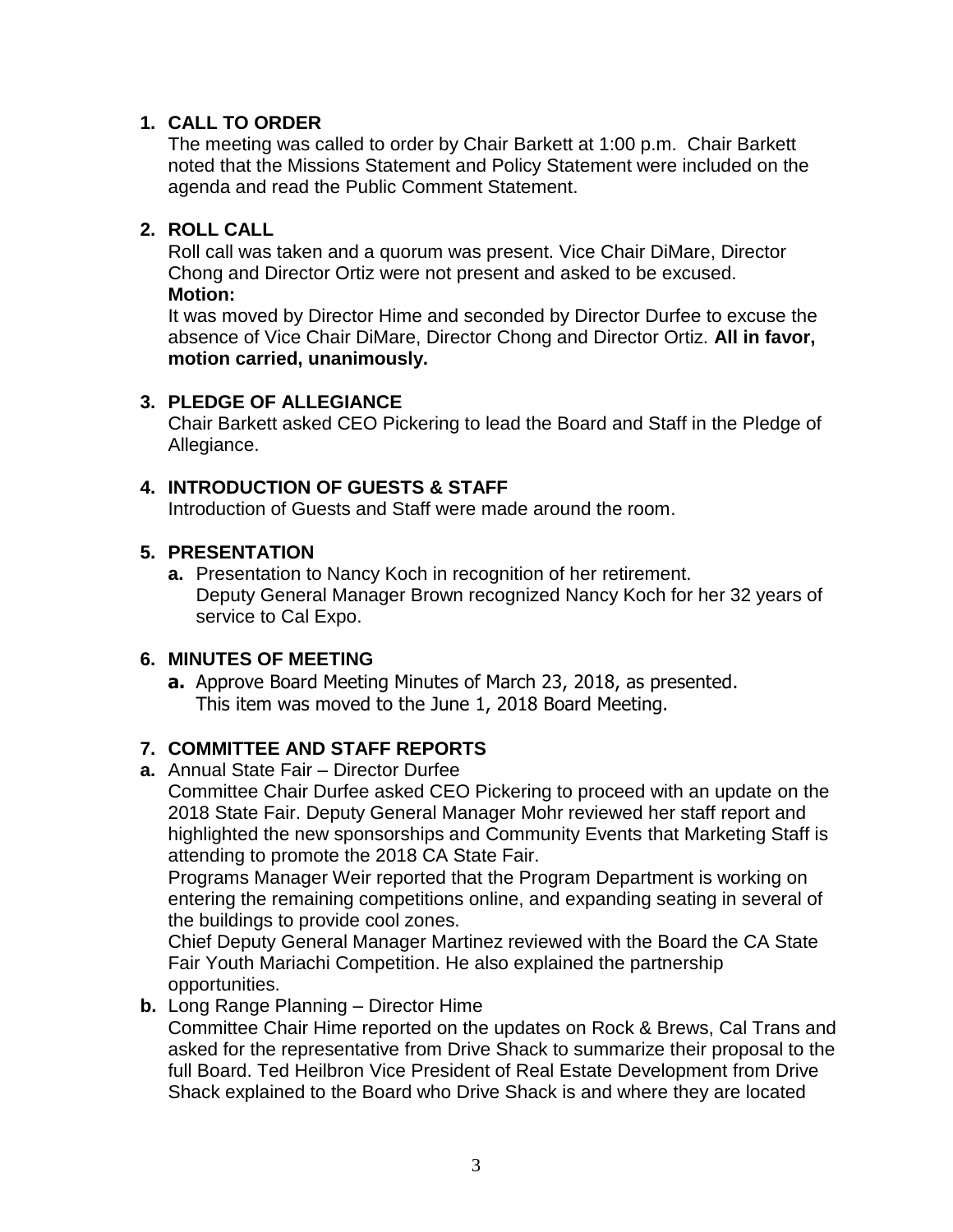and doing business. Committee Chair Hime stated that the committee had discussed and reviewed the Letter of Understanding and unanimously recommended to the full Board for approval.

**c.** Expo Events Update – AGM Shell AGM Shell gave a recap on the interim events report and the RV Park. CEO Pickering reported to the Board an update on the Cannabis Cup scheduled for May 4<sup>th</sup> & 5<sup>th</sup>.

# **8. FINANCIAL REPORTS**

**a.** Contracts/Purchases Requiring Board Notification/Approval Deputy General Manager Brown reviewed the Service Contracts requiring Notification and Approval

#### **Motion:**

Director Hime moved for adoption of those needing approval and was seconded by Director Durfee. **All in favor, motion carried, unanimously.** The seal team called to discuss financials.

# **9. CORRESPONDENCE**

None

# **10.UNFINISHED BUSINESS**

None

# **11.NEW BUSINESS**

**a.** Review and Approval of a Revenue Generating Agreement for Midway Operations with Butler Amusements, Inc. for the years 2019-2028. **Motion:**

Committee Chair Durfee reported that the Annual State Fair Committee recommends to the Full Board approval of the Revenue Generating Agreement for the Midway Operations with Butler Amusements, Inc. The motion was seconded by Director Hime. **All in favor, motion carried, unanimously.**

- **b.** Update on Exploration of Potential Drive Shack Family Entertainment Facility at Cal Expo.
- **c.** Consideration of Adoption of Letter of Understanding with Drive Shack Sacramento, LLC, on behalf of Drive Shack, Inc. **Motion:**

Committee Chair Hime moved that the Board adopt the Letter of Understanding and it was seconded by Director Nelson. **All in favor, motion carried, unanimously.**

# **12. MATTERS OF INFORMATION**

- **a.** Public Comment on Matters not on the Agenda
- **b.** CEO Comments

CEO Pickering reported on the Legislative Capital Cup on PMP and the Friends of the Fair Gala.